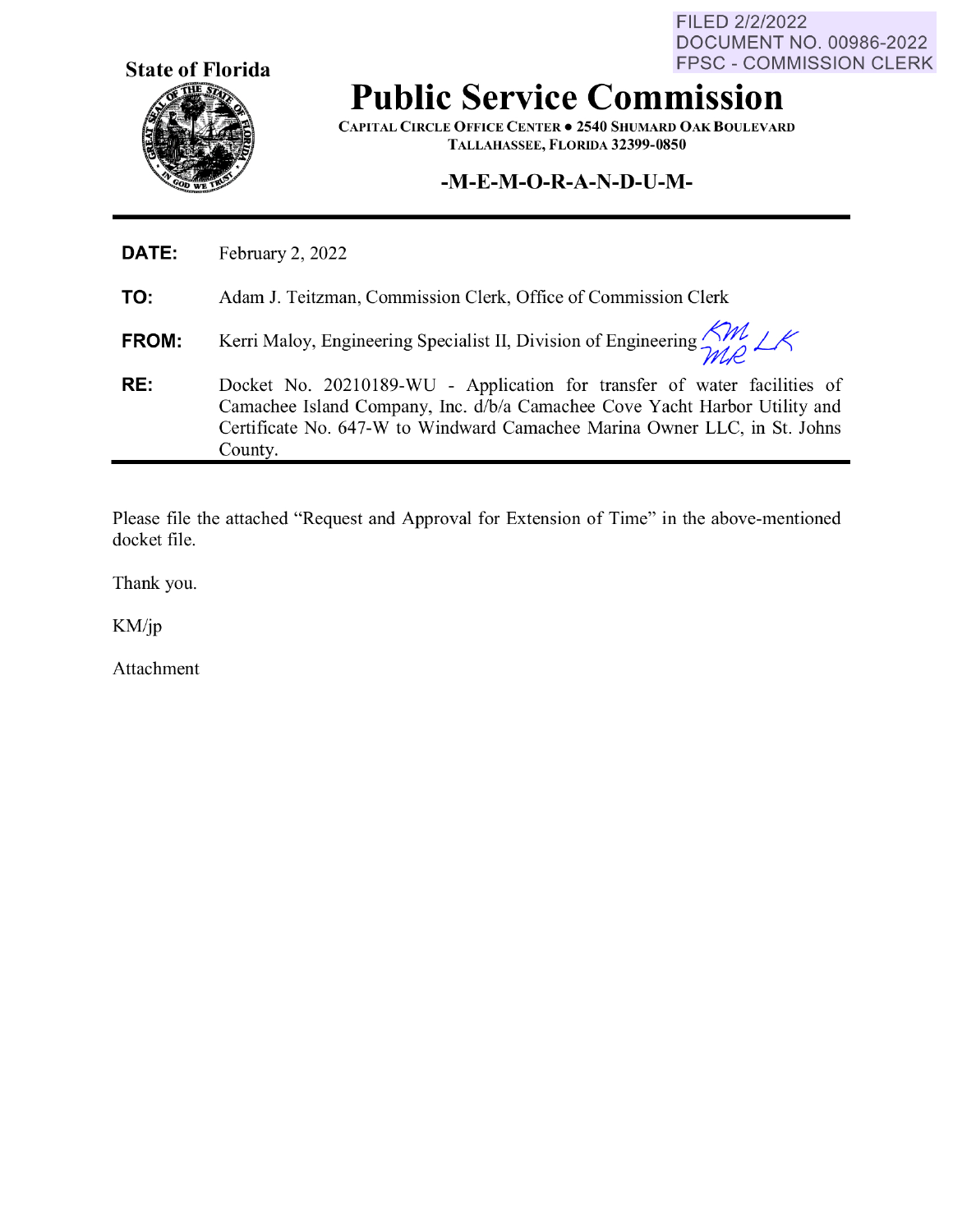## Ali,

Your request for an extension for the Utility's response to the listed deficiencies in Docket No. 20210189, has been approved to COB Friday, February 11, 2022. I will have this email filed in the docket file.

Thank you.

Kerri Maloy Engineering Specialist Division of Engineering Florida Public Service Commission (850) 413-6836 [KMaloy@psc.state.fl.us](mailto:KMaloy@psc.state.fl.us)

**From:** Ali Tharoo <Ali@finvarb.com> **Sent:** Tuesday, February 01, 2022 10:56 AM **To:** Kerri Maloy <KMALOY@psc.state.fl.us> **Subject:** Docket no. 20210189-WU

Hello Kerri,

May we at Camachee Marina Owner LLC have an extension for our deficiencies. We just need a little more time in finishing up and proving all the necessary documents and answers needed.

Please do advise,

Thanks,

*Ali Tharoo Staff Accountant - Robert Finvarb Companies 2999 NE 191st Street, Suite 800 Aventura, FL 33180 Phone: (305) 866-7555 ext. 026 Fax: (305) 866-7515 Email: [ali@finvarb.com](mailto:ali@finvarb.com)*

*Web: [www.robertfinvarbcompanies.com](http://www.robertfinvarbcompanies.com/)*

Confidentiality Notice: This communication is covered by the Electronic Communications Privacy Act, 18 U.S.C. Section #2510-2521. It is legally privileged (including attachments) and is intended only for the use of the individual(s) or entity(ies) to which it is addressed. It may contain information that is confidential, proprietary, privileged, and/or exempt from disclosure under applicable law. Any review, retransmission, dissemination or other use of, or taking of any action in reliance upon this information by persons or entities other than the intended recipient is strictly prohibited. If you have received this communication in error, please notify us at [ali@finvarb.com](mailto:ali@finvarb.com) so that we may take the appropriate action and avoid troubling you further. If you are not the intended recipient(s), please destroy this message, and any attachments, and notify the sender